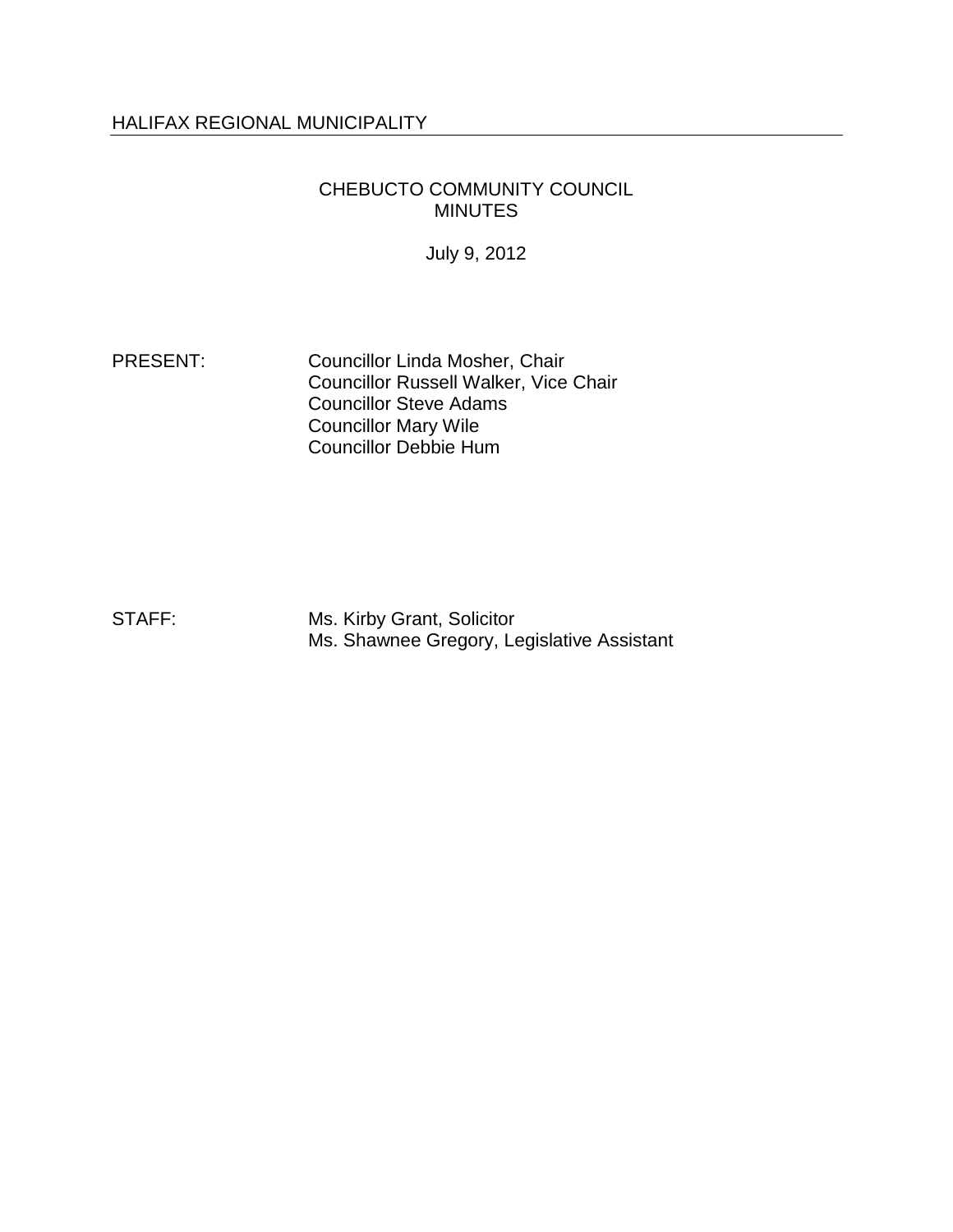# TABLE OF CONTENTS

| 1.  |                                                                              |
|-----|------------------------------------------------------------------------------|
| 2.  |                                                                              |
| 3.  |                                                                              |
| 4.  |                                                                              |
| 5.  | APPROVAL OF THE ORDER OF BUSINESS AND APPROVAL OF ADDITIONS                  |
|     |                                                                              |
| 6.  |                                                                              |
|     | 4.1                                                                          |
|     | 6.1.1 Keefe Drive - Emergency Concerns Due to Road Construction and          |
|     |                                                                              |
|     | 6.1.2 Beech Tree Infestation on HRM Owned Trees- Fairmount                   |
|     |                                                                              |
|     |                                                                              |
|     | 6.1.4 Graffiti on Chain of Lakes Trail - Northwest Arm Overpass 4            |
|     | 6.1.5 Request to Amend the C-1 Zone to Remove R-4 Uses under the             |
|     |                                                                              |
|     | Public Right Away (Tow Path) on the Northwest Arm - Maintenance<br>6.1.6     |
|     |                                                                              |
|     | 6.1.7 Pocket Park - Crown Drive and Brook Street - Private Property and      |
|     |                                                                              |
|     |                                                                              |
|     |                                                                              |
|     |                                                                              |
|     | 6.1.11 Armdale Rotary to Roundabout Conversion - Request for Report          |
|     |                                                                              |
| 7.  |                                                                              |
| 8.  |                                                                              |
| 9.  |                                                                              |
| 10. |                                                                              |
|     |                                                                              |
|     |                                                                              |
| 11. | CORRESPONDENCE, PETITIONS & DELEGATIONS - NONE 5                             |
| 12. |                                                                              |
| 13. |                                                                              |
| 14. |                                                                              |
|     | Correspondence from Ms. Carolyn T. Johns - July 8, 2012 - Councillor<br>14.1 |
|     |                                                                              |
|     | Dunbrack Street Rose Bush Maintenance Update - Councillor Hum  6<br>14.2     |
|     | 14.3                                                                         |
| 15. |                                                                              |
| 16. |                                                                              |
| 17. |                                                                              |
| 18. |                                                                              |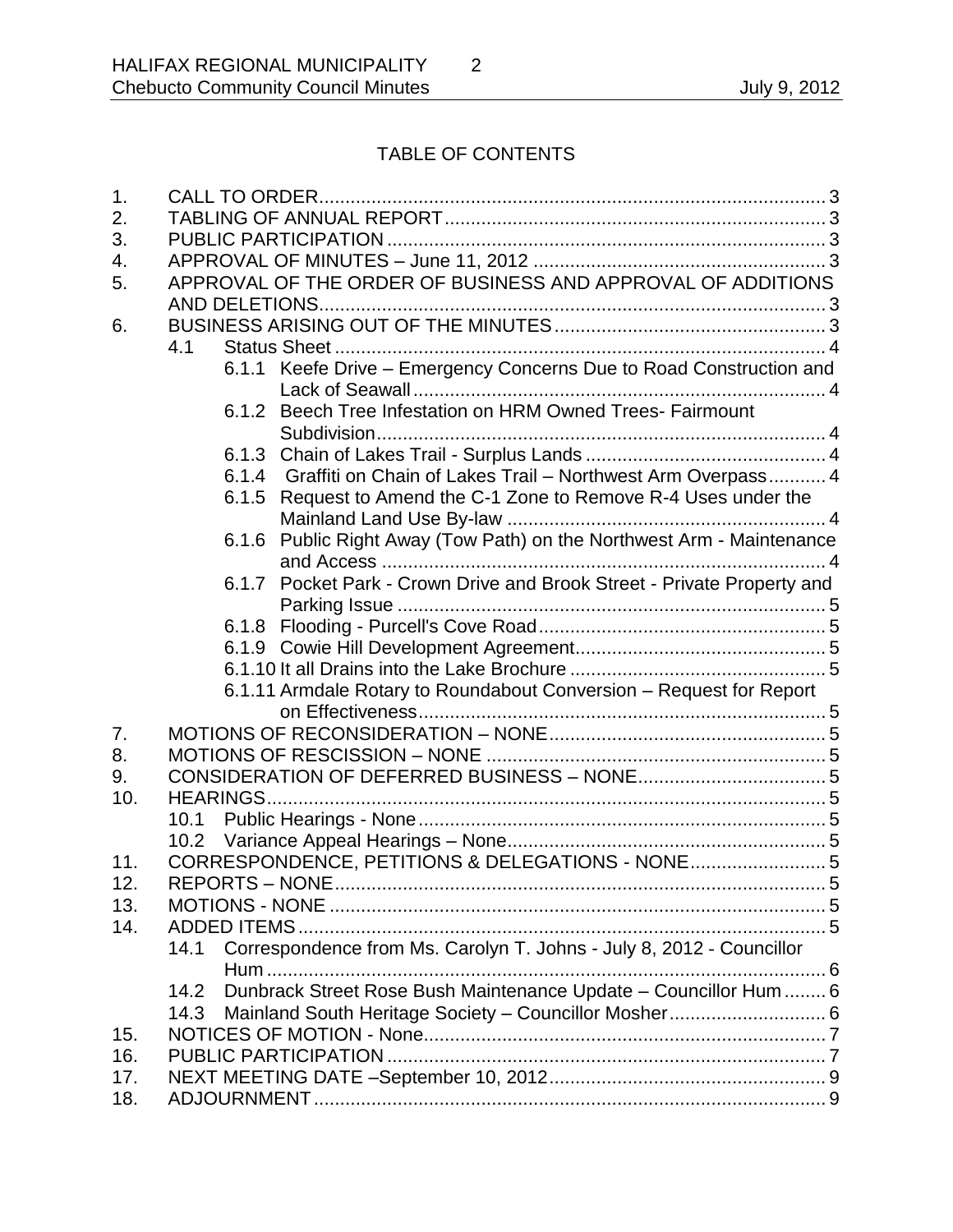# <span id="page-2-0"></span>**1. CALL TO ORDER**

The Chair called the meeting to order at 7:01 p.m. in the Keshen Goodman Library, Halifax.

# <span id="page-2-1"></span>**2. TABLING OF ANNUAL REPORT**

A report dated June 25, 2012 was before Community Council.

On behalf of the Community Council, the Chair stated they were pleased with the annual report and noted, for the record, that as of April 2011 Chebucto was the first Community Council to conduct an annual meeting and draft a report template.

**MOVED by Councillor Walker, seconded by Councillor Hum that Chebucto Community Council table the Annual Report dated June 25, 2012. MOTION PUT AND PASSED.** 

# <span id="page-2-2"></span>**3. PUBLIC PARTICIPATION**

The Chair asked if members of the public had questions or comments regarding the Annual Report.

There was no one wishing to speak at this time.

**MOVED by Councillor Wile, seconded by Councillor Hum that Public Participation regarding the Annual Report be closed. MOTION PUT AND PASSED.**

### <span id="page-2-3"></span>**4. APPROVAL OF MINUTES – June 11, 2012**

**MOVED by Councillor Walker, seconded by Councillor Wile that the minutes of June 11, 2012 be approved as presented. MOTION PUT AND PASSED.** 

# <span id="page-2-4"></span>**5. APPROVAL OF THE ORDER OF BUSINESS AND APPROVAL OF ADDITIONS AND DELETIONS**

Additions:

- 14.1 Correspondence from Ms. Carolyn T. Johns July 8, 2012 Councillor Hum
- 14.2 Dunbrack Street Rose Bush Maintenance Update Councillor Hum
- 14.3 Mainland South Heritage Society Councillor Mosher

### **MOVED by Councillor Wile, seconded by Councillor Hum that the agenda be accepted as amended. MOTION PUT AND PASSED.**

# <span id="page-2-5"></span>**6. BUSINESS ARISING OUT OF THE MINUTES**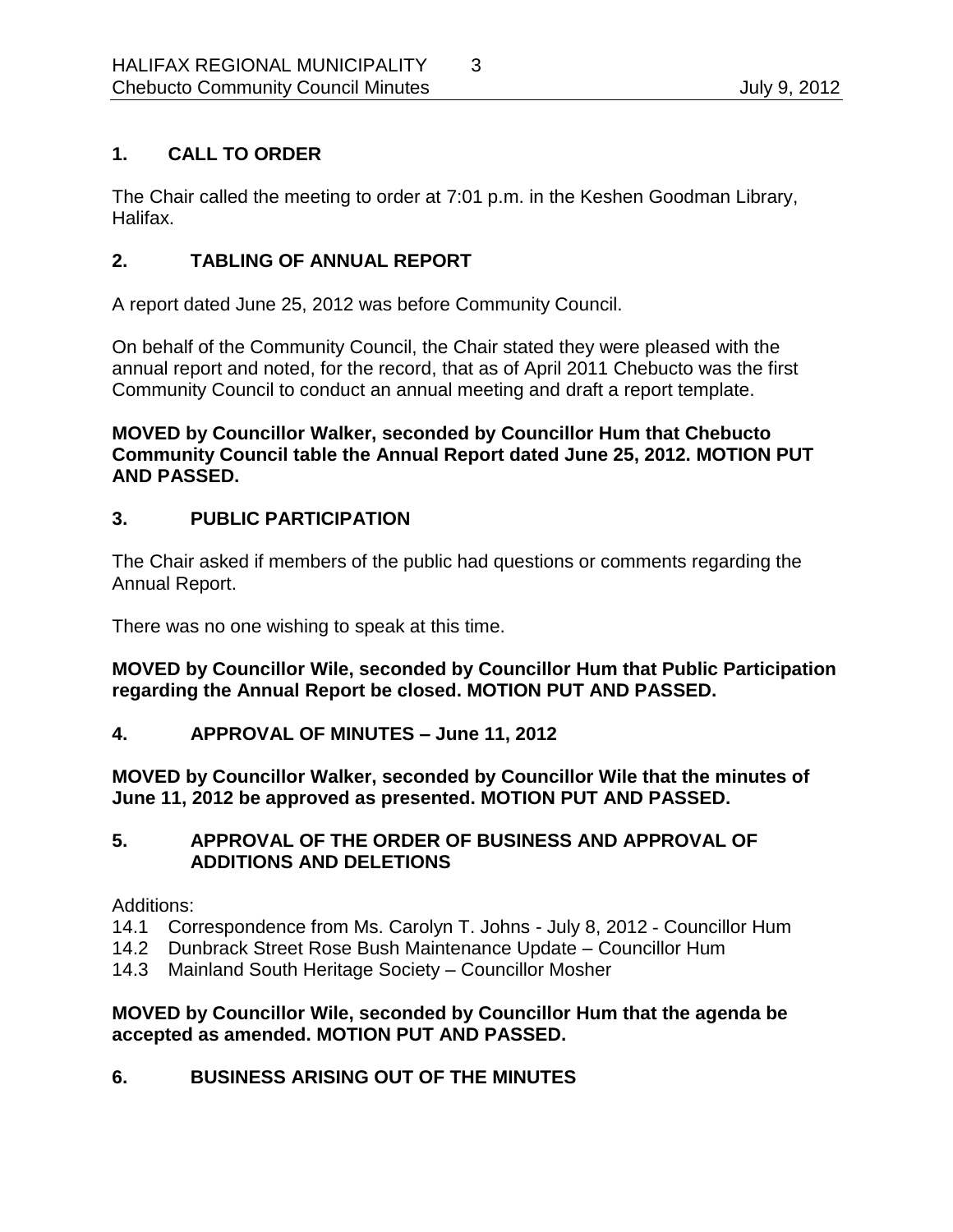# <span id="page-3-0"></span>**4.1 Status Sheet**

# <span id="page-3-1"></span>**6.1.1 Keefe Drive – Emergency Concerns Due to Road Construction and Lack of Seawall**

An information report dated June 19, 2012 was before Community Council.

Community Council accepted the information report dated June 19, 2012. This item will be removed from the Status Sheet.

# <span id="page-3-2"></span>**6.1.2 Beech Tree Infestation on HRM Owned Trees- Fairmount Subdivision**

Correspondence was before Community Council.

The Chair advised that, as per the submitted update from staff, this item could be removed from the Status Sheet.

Councillor Hum stated, for the record, that she has received correspondence from residents of Clayton Park who indicated that they also have beech tree infestations. She advised that she would forward the submitted staff correspondence to these residents.

The Chair advised that the infestation affects approximately a 20 kilometre radius in Halifax. She indicated that a meeting was booked with CFS and CFIA on September 2, 2012 and that she would request a written update for residents at that time.

# <span id="page-3-3"></span>**6.1.3 Chain of Lakes Trail - Surplus Lands**

No update. To remain on Status Sheet.

# <span id="page-3-4"></span>**6.1.4 Graffiti on Chain of Lakes Trail – Northwest Arm Overpass**

No update. To remain on Status Sheet.

# <span id="page-3-5"></span>**6.1.5 Request to Amend the C-1 Zone to Remove R-4 Uses under the Mainland Land Use By-law**

The Chair advised that this item could be removed from the Status Sheet; noting a Public Information Meeting had been held and the matter would now be brought to Community Council for a Public Hearing.

### <span id="page-3-6"></span>**6.1.6 Public Right Away (Tow Path) on the Northwest Arm - Maintenance and Access**

No update. To remain on Status Sheet.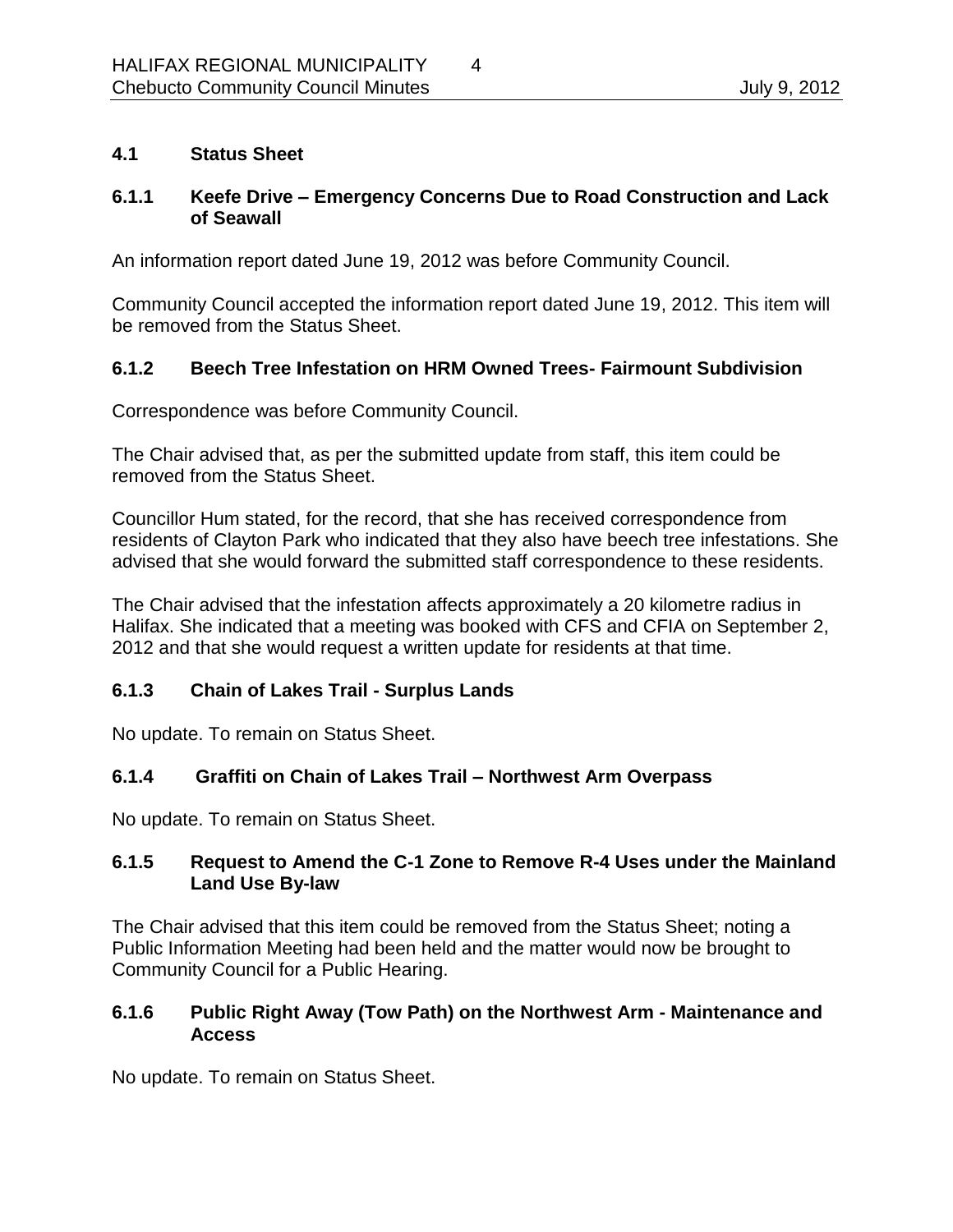# <span id="page-4-0"></span>**6.1.7 Pocket Park - Crown Drive and Brook Street - Private Property and Parking Issue**

No update. To remain on Status Sheet.

### <span id="page-4-1"></span>**6.1.8 Flooding - Purcell's Cove Road**

No update. To remain on Status Sheet.

# <span id="page-4-2"></span>**6.1.9 Cowie Hill Development Agreement**

No update. To remain on Status Sheet.

### <span id="page-4-3"></span>**6.1.10 It all Drains into the Lake Brochure**

Correspondence was before Community Council.

The Chair advised that, as per the submitted update from staff, this item could be removed from the Status Sheet.

#### <span id="page-4-4"></span>**6.1.11 Armdale Rotary to Roundabout Conversion – Request for Report on Effectiveness**

No update. To remain on Status Sheet.

- <span id="page-4-5"></span>**7. MOTIONS OF RECONSIDERATION – NONE**
- <span id="page-4-6"></span>**8. MOTIONS OF RESCISSION – NONE**
- <span id="page-4-7"></span>**9. CONSIDERATION OF DEFERRED BUSINESS – NONE**
- <span id="page-4-8"></span>**10. HEARINGS**
- <span id="page-4-9"></span>**10.1 Public Hearings - None**
- <span id="page-4-10"></span>**10.2 Variance Appeal Hearings – None**
- <span id="page-4-11"></span>**11. CORRESPONDENCE, PETITIONS & DELEGATIONS - NONE**
- <span id="page-4-12"></span>**12. REPORTS – NONE**
- <span id="page-4-13"></span>**13. MOTIONS - NONE**
- <span id="page-4-14"></span>**14. ADDED ITEMS**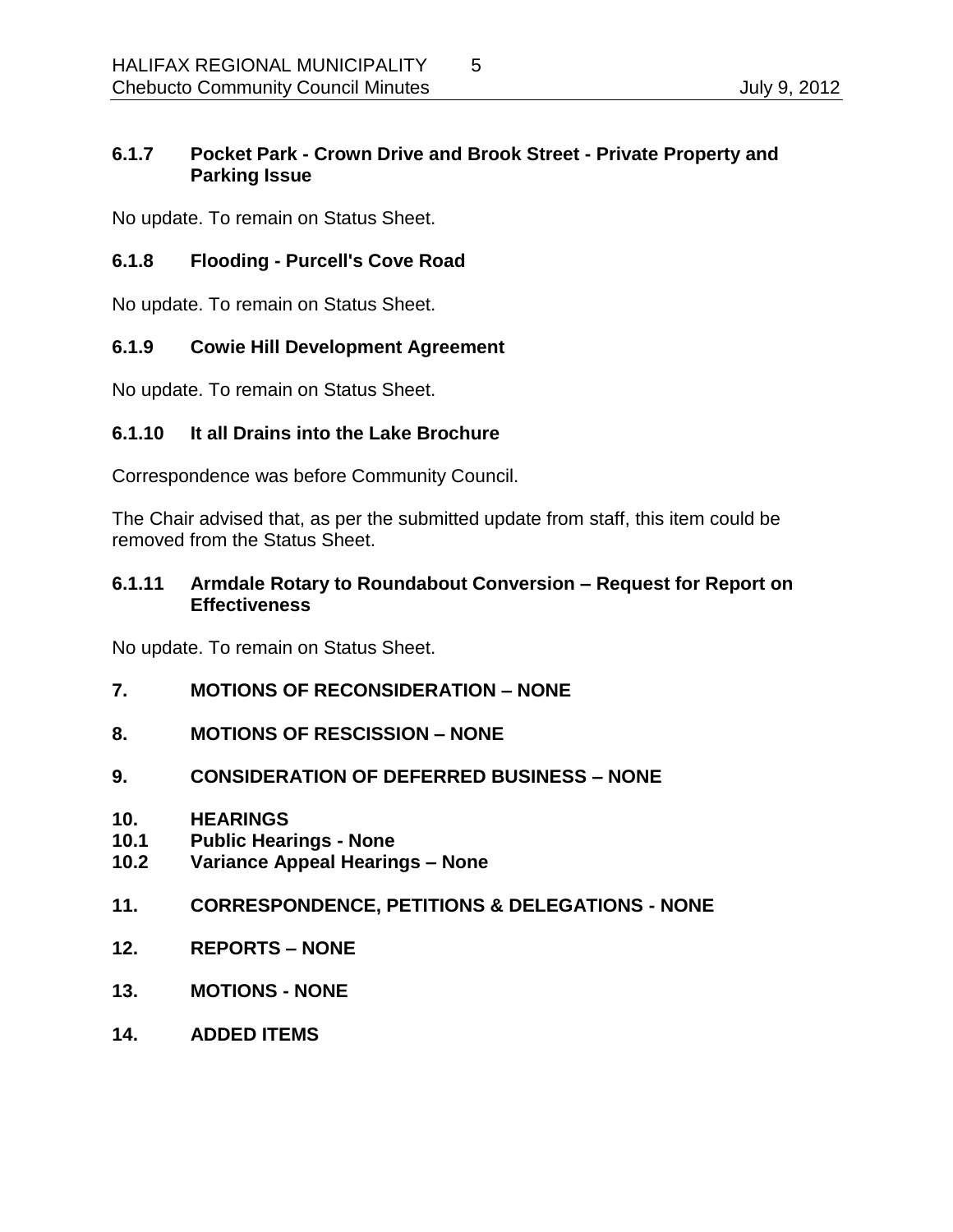### <span id="page-5-0"></span>**14.1 Correspondence from Ms. Carolyn T. Johns - July 8, 2012 - Councillor Hum**

Correspondence dated July 8, 2012 from Ms. Carolyn T. Johns was submitted.

Councillor Hum stated that the correspondence dated July 8, 2012 was submitted by a resident who expressed concern regarding the lack of active transportation in the Royal Hemlock community and also the fact that there was no access from that area to the trails in Hemlock Ravine Park. Councillor Hum advised that she had forwarded this to staff, however, there was also a larger issue as this was an environmentally sensitive area and the management plan states to protect the Ravine by not permitting access. She indicated that the Friends of Hemlock Ravine were reviewing this matter and may bring forward a proposal for staff.

### **MOVED by Councillor Hum, seconded by Councillor Walker that Chebucto Community Council:**

- **1. Request a staff report regarding access and trail development in Hemlock Ravine Park as well as in the overall Royal Hemlock Estates and Wentworth Estates area in reference to outstanding issues including parkland dedication; and**
- **2. That this matter be forwarded to the Active Transportation Advisory Committee.**

### **MOTION PUT AND PASSED.**

<span id="page-5-1"></span>**14.2 Dunbrack Street Rose Bush Maintenance Update – Councillor Hum**

**MOVED by Councillor Hum, seconded by Councillor Wile that Chebucto Community Council request that staff contact Councillor Hum with an update on the Dunbrack Street Rose Bush maintenance, what the delay was and what would be done to address this matter. MOTION PUT AND PASSED.** 

The Vice Chair assumed the Chair at 7:16 p.m.

### <span id="page-5-2"></span>**14.3 Mainland South Heritage Society – Councillor Mosher**

**MOVED by Councillor Mosher, seconded by Councillor Adams that Chebucto Community Council request a staff report to assess the feasibility of converting an HRM property into a permanent facility to house the Mainland South Heritage Society artifacts and include office space for volunteers to continue to build upon and maintain our Halifax heritage. The assessment should include but not be limited to looking at existing residential properties that HRM rents out in the area or some dedicated space in an HRM owned or leased facility. MOTION PUT AND PASSED.**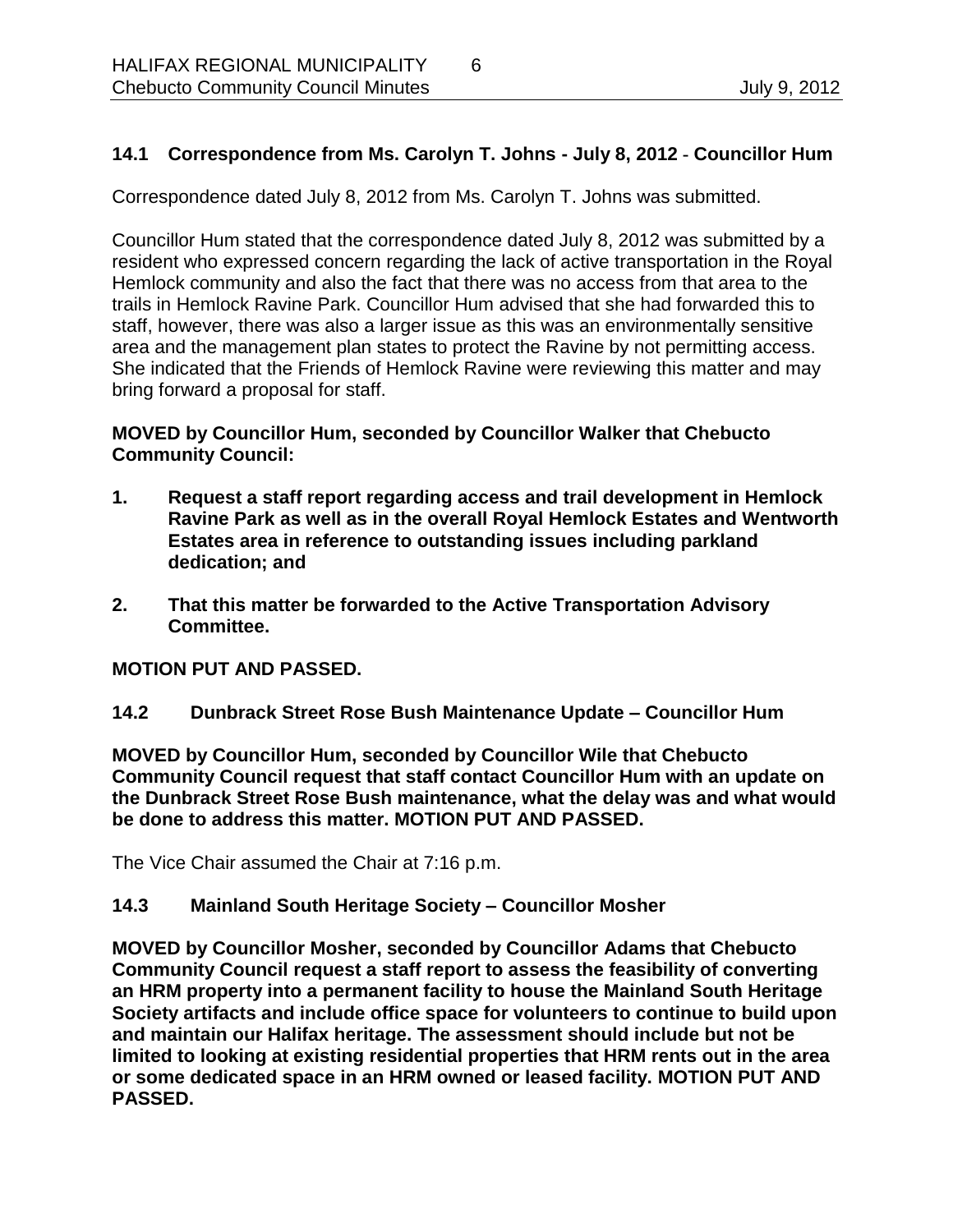Councillor Mosher assumed the Chair at 7:18 p.m.

# <span id="page-6-0"></span>**15. NOTICES OF MOTION - None**

# <span id="page-6-1"></span>**16. PUBLIC PARTICIPATION**

**Mr. Lawrence Lovett**, 246 Bedford Highway, stated that he and his wife had enjoyed living in Rockingham for the past nine years. He expressed concern; however, that the cost of living in the area was becoming more expensive, particularly for residents like himself who were on CPP and disability and were living on a fixed monthly income. Mr. Lovett stated that they had been approved twice in the past nine years for price freezes on their rent; however, they could not afford to pay any more than their current rent and were concern about the possibility having to move if there was an increase noting that, as a result, he was  $45<sup>th</sup>$  on a list for Metro Regional Community Housing. He asked if there was some way a committee could be formed or to somehow freeze rents or if he would have to approach the housing board to see whether he and his wife could stay in their current apartment as they could not afford to pay any more than they were now.

The Chair advised that the body in charge of this matter was the Province, via Mr. Lovett's MLA, Diana Whalen.

### **MOVED by Councillor Hum, seconded by Councillor Adams that Chebucto Community Council send a letter on Mr. Lawrence Lovett's behalf to MLA Diana Whalen and Nova Scotia Housing Services regarding the possibility of subsidization.**

The Chair noted that a copy would also be sent to Killam Properties, Mr. Lovett's property manager. She advised, for the record, that this was not a municipal mandate and, as such, Community Council had no authority in this legislation; however, they would write a letter on Mr. Lovett's behalf. She stated this was a unique situation and, as such, this was the only time she would endorse such a request.

# **MOTION PUT AND PASSED.**

**Mr. Bruce Smith**, Forestside Crescent, requested responses to the following questions:

- If it was possible to have the unsightly fence removed that runs along Crown Drive from Brook Street parallel to the Chain of Lakes Trail.
- Why he was not permitted his requested 10 minutes to speak at the last meeting when 10 minutes had been granted to Ms. Jennifer Corson at the July 4, 2011 meeting.
- An update on the former Halifax West property

The Chair advised that the Chain of Lakes Trail Association (COLTA) had, at their annual general meeting, approved to fix the fenced area for connectivity and the matter was going to tender. She advised that Ms. Corson was the applicant for the Public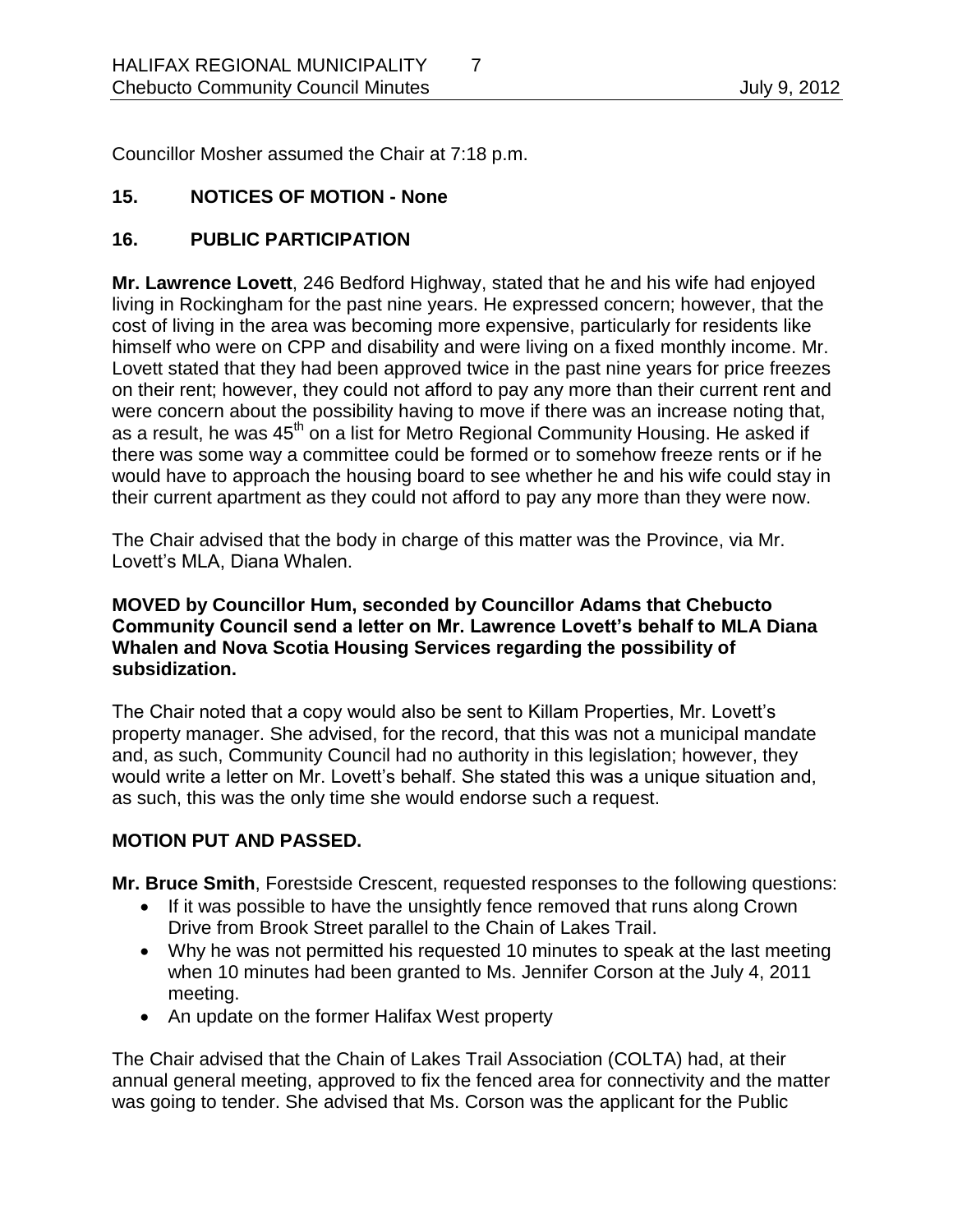Hearing on July 4, 2011 and, under the approved legislation, applicants are permitted 10 minutes to make their presentation. She stated that she would get back to Mr. Smith regarding the former Halifax West matter.

**Ms. Maureen Manuge**, Westridge Drive, wondered, regarding item 14.3, if the Heritage Society planned to include any medical heritage as she was a member of the VG archives for nursing and they were also looking for a new home for their archives. She also requested an update on the Public Hearing for Northcliff property.

The Chair stated she was not sure if medical heritage was involved and welcomed Ms. Manuge to contact the society and that they were still working on the Northcliff matter.

**Ms. Wendy McDonald**, Warwick Lane, reminded Councillors that HRM was undergoing the Regional Plan Review and she remembered the staff team using vibrant, sustainable and liveable as goals, which could be reflected in Mr. Lovett's comments. Regarding the comments made about Hemlock Ravine, she stated these were matters that the Halifax Northwest Trails Association had been trying to address since 2006 when the Community Council requested a staff report which they still awaited. She noted that part of this was to address things such as quality of trails and the importance of trails for active transportation and recreation in new developments. She indicated that in working with Councillor Hum and the Friends of Hemlock Ravine, it was always understood that there would be no access on that sensitive slope. She advised that the Greenpark Close trail had been washed out during a recent rain as it was not built to standard. In closing, Ms. McDonald expressed concern that the washroom on the mainland common ballfield needed to be unlocked as walkers and ballplayers were using the trail instead.

The Chair advised she would ensure that Trails staff was informed that the Greenpark Close trail had been washed out.

Councillor Wile advised that she would follow up regarding the washroom on the Mainland Common.

**Mr. Richard McFarlane**, Halifax, expressed his concern regarding the potential sale of parkland to Clayton Developments and wondered what possible connection there could be with building the Canada Games Centre and large scale apartments. He stated that the park was not for sale, it was for public use. Mr. McFarlane hoped the developer would at least build to the standard in which the original Clayton Park was constructed instead of selling off small lots; noting the development would probably cost more than the sale in the end after selling the parkland and zoning. He indicated that it was such a nice, quiet area without high demand for building lots and there was no need to infill a park. Mr. McFarlane also wondered why they had only considered using parkland for the proposed Lacewood Transit Terminal and suggested that the former Blockbuster property be considered.